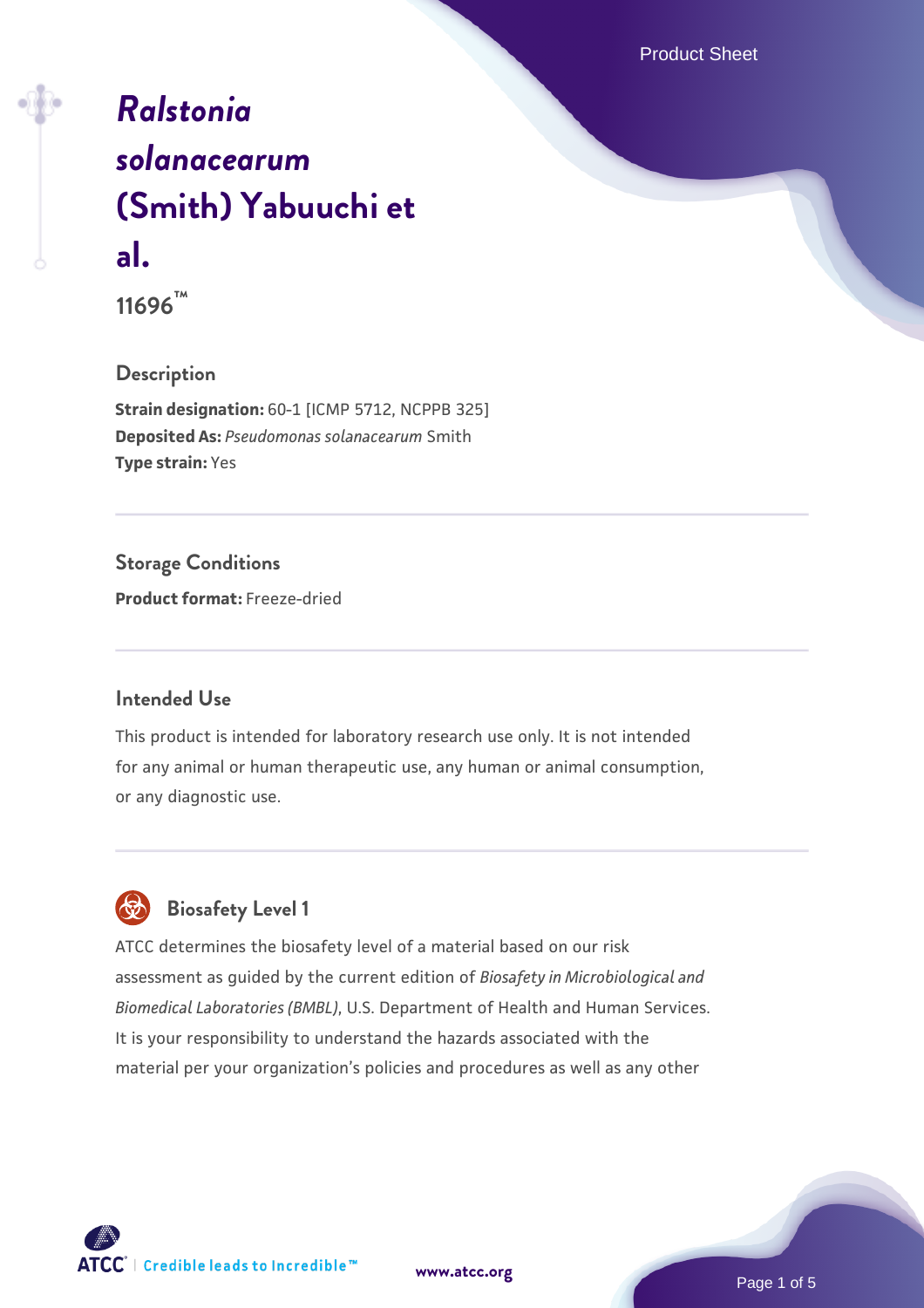#### *[Ralstonia solanacearum](https://www.atcc.org/products/11696)* **[\(Smith\) Yabuuchi et al.](https://www.atcc.org/products/11696) Product Sheet Product Sheet 11696**

applicable regulations as enforced by your local or national agencies.

ATCC highly recommends that appropriate personal protective equipment is always used when handling vials. For cultures that require storage in liquid nitrogen, it is important to note that some vials may leak when submersed in liquid nitrogen and will slowly fill with liquid nitrogen. Upon thawing, the conversion of the liquid nitrogen back to its gas phase may result in the vial exploding or blowing off its cap with dangerous force creating flying debris. Unless necessary, ATCC recommends that these cultures be stored in the vapor phase of liquid nitrogen rather than submersed in liquid nitrogen.

# **Certificate of Analysis**

For batch-specific test results, refer to the applicable certificate of analysis that can be found at www.atcc.org.

## **Growth Conditions**

**Medium:**  [ATCC Medium 1167: Pseudomonas solanacearum medium](https://www.atcc.org/-/media/product-assets/documents/microbial-media-formulations/1/1/6/7/atcc-medium-1167.pdf?rev=248dd103866d40fc8227031e7feb1b49) **Temperature:** 30°C **Atmosphere:** Aerobic

## **Handling Procedures**

1. Open vial according to enclosed instructions.

2. Using a single tube of #1167 broth (5 to 6 ml), withdraw approximately 0.5 to 1.0 ml with a Pasteur or 1.0 ml pipette. Rehydrate the entire pellet.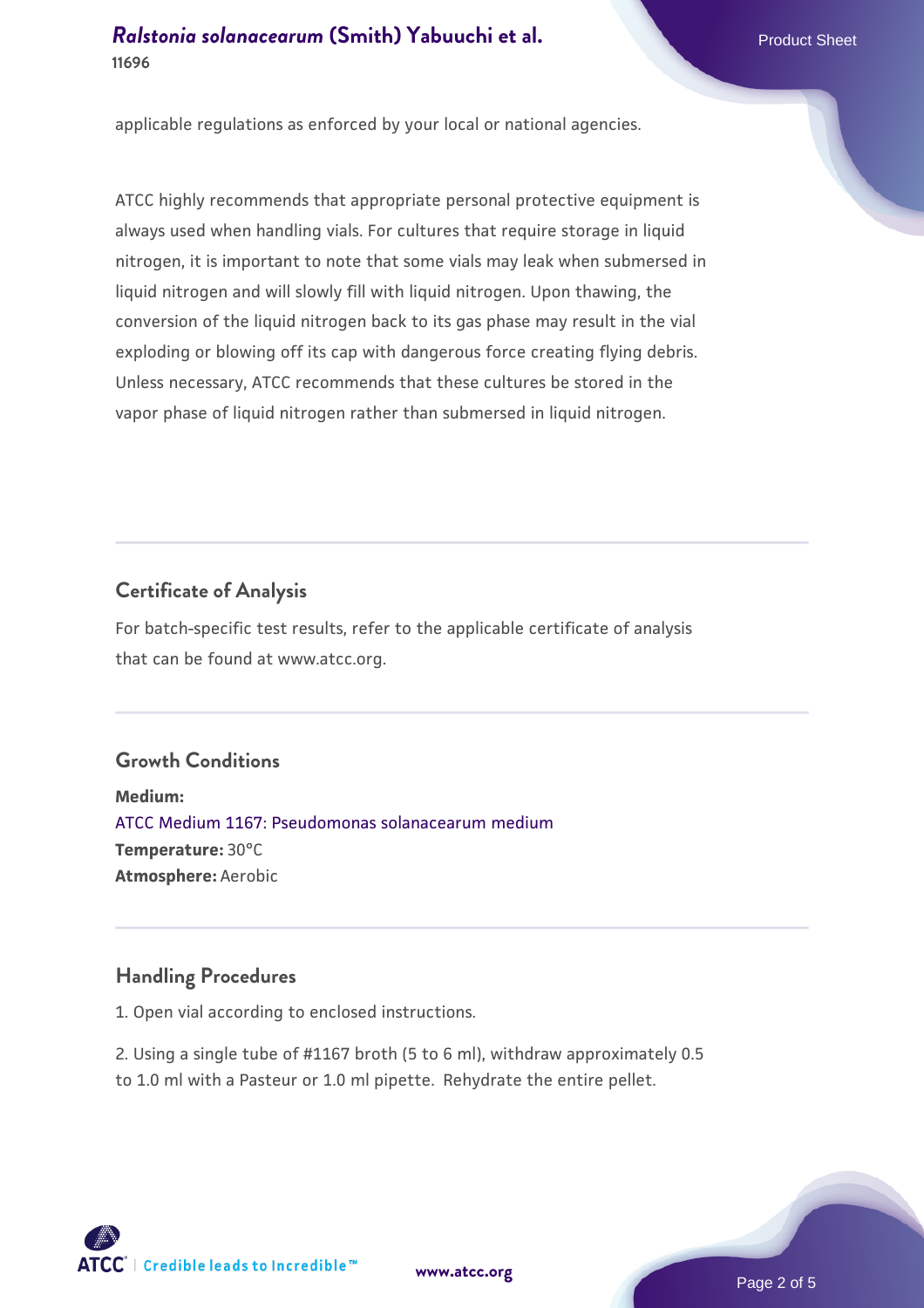## *[Ralstonia solanacearum](https://www.atcc.org/products/11696)* **[\(Smith\) Yabuuchi et al.](https://www.atcc.org/products/11696) Product Sheet Product Sheet 11696**

3. Aseptically transfer this aliquot back into the broth tube. Mix well.

4. Use several drops of the suspension to inoculate a second tube of broth, a slant, and/or plate.

5. Incubate all tubes and plate at 30°C for 48 hours.

#### **Notes**

\*Information provided by depositor.

Colonies on the agar plate are white and mucoid.

Additional information on this culture is available on the ATCC<sup>®</sup> web site at www.atcc.org.

#### **Material Citation**

If use of this material results in a scientific publication, please cite the material in the following manner: *Ralstonia solanacearum* (Smith) Yabuuchi et al. (ATCC 11696)

## **References**

References and other information relating to this material are available at www.atcc.org.

#### **Warranty**

The product is provided 'AS IS' and the viability of ATCC® products is warranted for 30 days from the date of shipment, provided that the customer has stored and handled the product according to the information

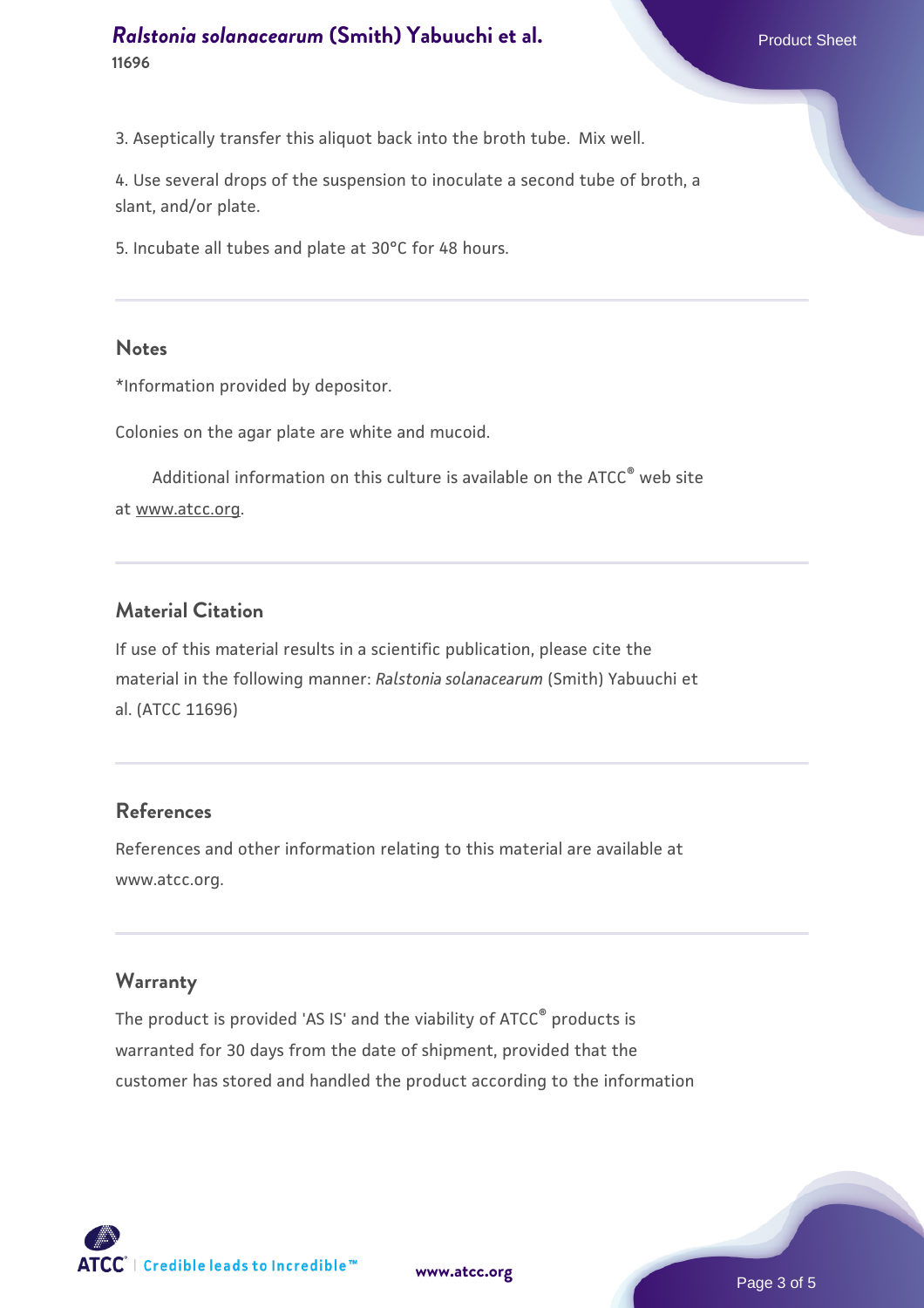## *[Ralstonia solanacearum](https://www.atcc.org/products/11696)* **[\(Smith\) Yabuuchi et al.](https://www.atcc.org/products/11696) Product Sheet Product Sheet 11696**

included on the product information sheet, website, and Certificate of Analysis. For living cultures, ATCC lists the media formulation and reagents that have been found to be effective for the product. While other unspecified media and reagents may also produce satisfactory results, a change in the ATCC and/or depositor-recommended protocols may affect the recovery, growth, and/or function of the product. If an alternative medium formulation or reagent is used, the ATCC warranty for viability is no longer valid. Except as expressly set forth herein, no other warranties of any kind are provided, express or implied, including, but not limited to, any implied warranties of merchantability, fitness for a particular purpose, manufacture according to cGMP standards, typicality, safety, accuracy, and/or noninfringement.

#### **Disclaimers**

This product is intended for laboratory research use only. It is not intended for any animal or human therapeutic use, any human or animal consumption, or any diagnostic use. Any proposed commercial use is prohibited without a license from ATCC.

While ATCC uses reasonable efforts to include accurate and up-to-date information on this product sheet, ATCC makes no warranties or representations as to its accuracy. Citations from scientific literature and patents are provided for informational purposes only. ATCC does not warrant that such information has been confirmed to be accurate or complete and the customer bears the sole responsibility of confirming the accuracy and completeness of any such information.

This product is sent on the condition that the customer is responsible for and assumes all risk and responsibility in connection with the receipt, handling, storage, disposal, and use of the ATCC product including without limitation taking all appropriate safety and handling precautions to minimize health or environmental risk. As a condition of receiving the material, the customer agrees that any activity undertaken with the ATCC product and any progeny or modifications will be conducted in compliance with all applicable laws,



**[www.atcc.org](http://www.atcc.org)**

Page 4 of 5